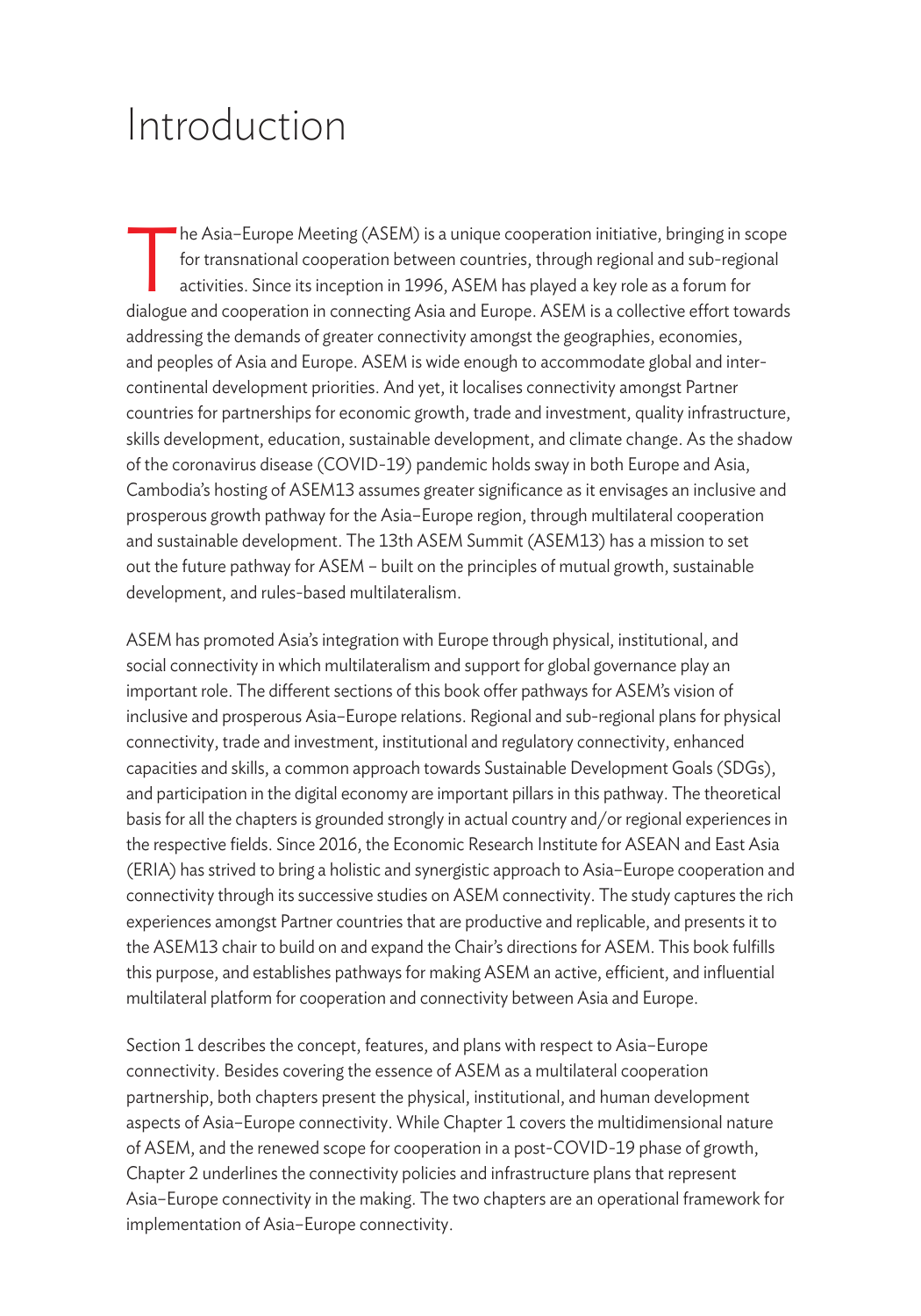Section 2 describes the most important and obvious link between Asia and Europe, namely trade, investment, and economy. Trade facilitation and the free trade agreements are the pillars on which Asia and Europe have witnessed strong growth in merchandise trade, and in foreign direct investment (FDI). Since both pillars of growth require domestic reforms to border and behind-the-border procedures, and improvements in infrastructure and regulatory environment, the first two chapters in this section underline country experiences to show how trade facilitation and free trade agreements can help minimise trade costs and encourage greater trade flows, and can also be a source of competitive advantage amidst changing environments.

Section 2 especially brings out the Asia–Europe region's preparedness for the digital economy from institutional, infrastructure, and regulatory policy perspective. The digital economy is here to stay. ASEM countries have an opportunity in ASEM, which can become a cooperation platform for greater participation in the global value chains of the digital economy and to foster inclusive digital societies.

Section 3 is devoted to human development issues of gender, youth, and labour mobility. The Cambodia chair is especially tuned towards inclusive development in the ASEM region. Greater participation of women and youth in ASEM economies, and mainstreaming of labour mobility issues are captured in this section.

Section 4 covers the sustainable development experiences in Asia and Europe, with particular attention to energy, water management, and sustainability in connectivity plans.

Section 5 concludes the study and underlines the role of ASEM in supporting a multilateral order, and moving towards for a sustainable, inclusive, and prosperous Asia–Europe region. It captures the unique role and vision of Cambodia as the host of ASEM13, and the need to carry these into the 14th ASEM Summit in Europe.

The study brings together scholars and practitioners from Asia and Europe who have put forth their academic and practical wisdom in their respective chapters and ERIA is proud to assemble their writings under the aegis of this study. The study especially acknowledges the influence of pioneering research of Prof. Fukunari Kimura, Chief Economist of ERIA, in the fields of connectivity and economic integration in ASEAN and East Asia. This study reflects the trust placed in the research capacities of ERIA, which has pioneered several pieces of research on the ASEAN Community, the East Asia region, and connectivity as a development paradigm in Asia, and between Asia–Europe, and Asia–Africa.

ERIA presents its commendations to His Excellency Prime Minister Samdech Akka Moha Sena Padei Techo Hun Sen for chairing the ASEM13 . ERIA extends its gratitude to His Excellency Prak Sokhonn, Deputy Prime Minister and Minister of Foreign Affairs and International Cooperation, The Royal Government of Cambodia, for giving the message